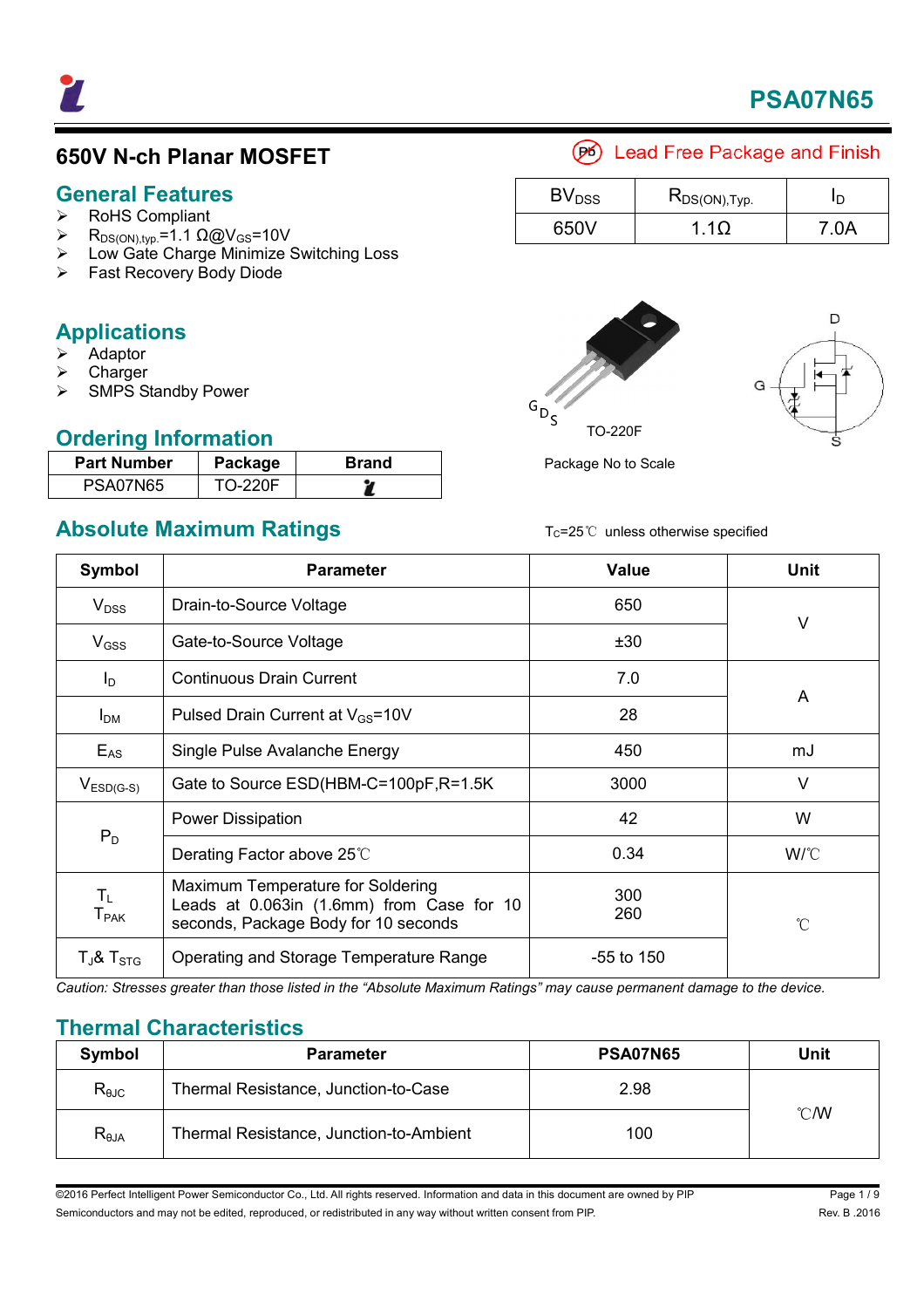

## **Electrical Characteristics**

### **OFF Characteristics OFF Characteristics T**<sub>⊥</sub>=25℃ unless otherwise specified

| 91 I GHUIUCHONG S                            |                                   |      |      |        |                                                                  | $1.1 - 23$ $\circ$ anness otherwise specified |
|----------------------------------------------|-----------------------------------|------|------|--------|------------------------------------------------------------------|-----------------------------------------------|
| Symbol                                       | <b>Parameter</b>                  | Min. | Typ. | Max.   | <b>Unit</b>                                                      | <b>Test Conditions</b>                        |
| BV <sub>DSS</sub>                            | Drain-to-Source Breakdown Voltage | 650  | --   | --     | ٧                                                                | $V_{GS}$ =0V, $I_D$ =250uA                    |
| Drain-to-Source Leakage Current<br>$I_{DSS}$ |                                   |      |      |        |                                                                  | $V_{DS}$ =650V, $V_{GS}$ =0V                  |
|                                              |                                   |      | 100  | uA     | $V_{DS} = 520V$ , $V_{GS} = 0V$ ,<br>$T_{\rm d} = 125^{\circ}$ C |                                               |
| $_{\text{GSS}}$                              | Gate-to-Source Leakage Current    |      |      | $+1.0$ | uA                                                               | $V_{GS}$ ==20V, $V_{DS}$ =0V                  |
|                                              |                                   |      |      | $-1.0$ |                                                                  | $V_{GS}$ =-20V, $V_{DS}$ =0V                  |

| <b>ON Characteristics</b> |                                                |      |      | $T_J = 25^{\circ}$ unless otherwise specified |             |                                           |
|---------------------------|------------------------------------------------|------|------|-----------------------------------------------|-------------|-------------------------------------------|
| Symbol                    | <b>Parameter</b>                               | Min. | Typ. | Max.                                          | <b>Unit</b> | <b>Test Conditions</b>                    |
| $R_{DS(ON)}$              | <b>Static Drain-to-Source</b><br>On-Resistance |      | 1.1  | 1.4                                           | Ω           | $V_{GS}$ =10V, $I_{D}$ =3.5A              |
| $V_{GS(TH)}$              | Gate Threshold Voltage                         | 2.0  | --   | 4.0                                           | V           | $V_{DS} = V_{GS}$ , I <sub>D</sub> =250uA |
| gfs                       | Forward Transconductance                       |      | 12   | --                                            | S           | VDS=30V, ID=3.5A                          |

**Dynamic Characteristics** Essentially independent of operating temperature

| Symbol           | <b>Parameter</b>              | Min.  | Typ. | Max.              | <b>Unit</b> | <b>Test Conditions</b>                                |
|------------------|-------------------------------|-------|------|-------------------|-------------|-------------------------------------------------------|
| $C_{iss}$        | Input Capacitance             | $- -$ | 1050 | $\qquad \qquad -$ | pF          | $V_{GS} = 0V$ ,<br>$V_{DS} = 25V$ ,<br>$f=1.0MHz$     |
| C <sub>rss</sub> | Reverse Transfer Capacitance  |       | 20   | --                |             |                                                       |
| $C_{\text{oss}}$ | <b>Output Capacitance</b>     | --    | 100  | --                |             |                                                       |
| $Q_g$            | <b>Total Gate Charge</b>      | --    | 25   | --                | nС          | $V_{DD} = 325V$ ,<br>$I_D = 7A$ , $V_{GS} = 0$ to 10V |
| $Q_{gs}$         | Gate-to-Source Charge         | --    | 6    | --                |             |                                                       |
| $Q_{\text{gd}}$  | Gate-to-Drain (Miller) Charge |       | 10   | --                |             |                                                       |

### **Resistive Switching Characteristics** Essentially independent of operating temperature

| Symbol    | <b>Parameter</b>    | Min. | Typ. | Max. | <b>Unit</b> | <b>Test Conditions</b>                                             |
|-----------|---------------------|------|------|------|-------------|--------------------------------------------------------------------|
| $td$ (ON) | Turn-on Delay Time  | --   | 12   | $-$  |             |                                                                    |
| trise     | <b>Rise Time</b>    | --   | 12   | --   | ns          | $V_{DD} = 325V$ ,<br>$ID=7A,$<br>$V_{GS} = 10V$<br>$Rg=4.7 \Omega$ |
| td(OFF)   | Turn-Off Delay Time | --   | 35   | --   |             |                                                                    |
| tfall     | Fall Time           | --   | 15   | --   |             |                                                                    |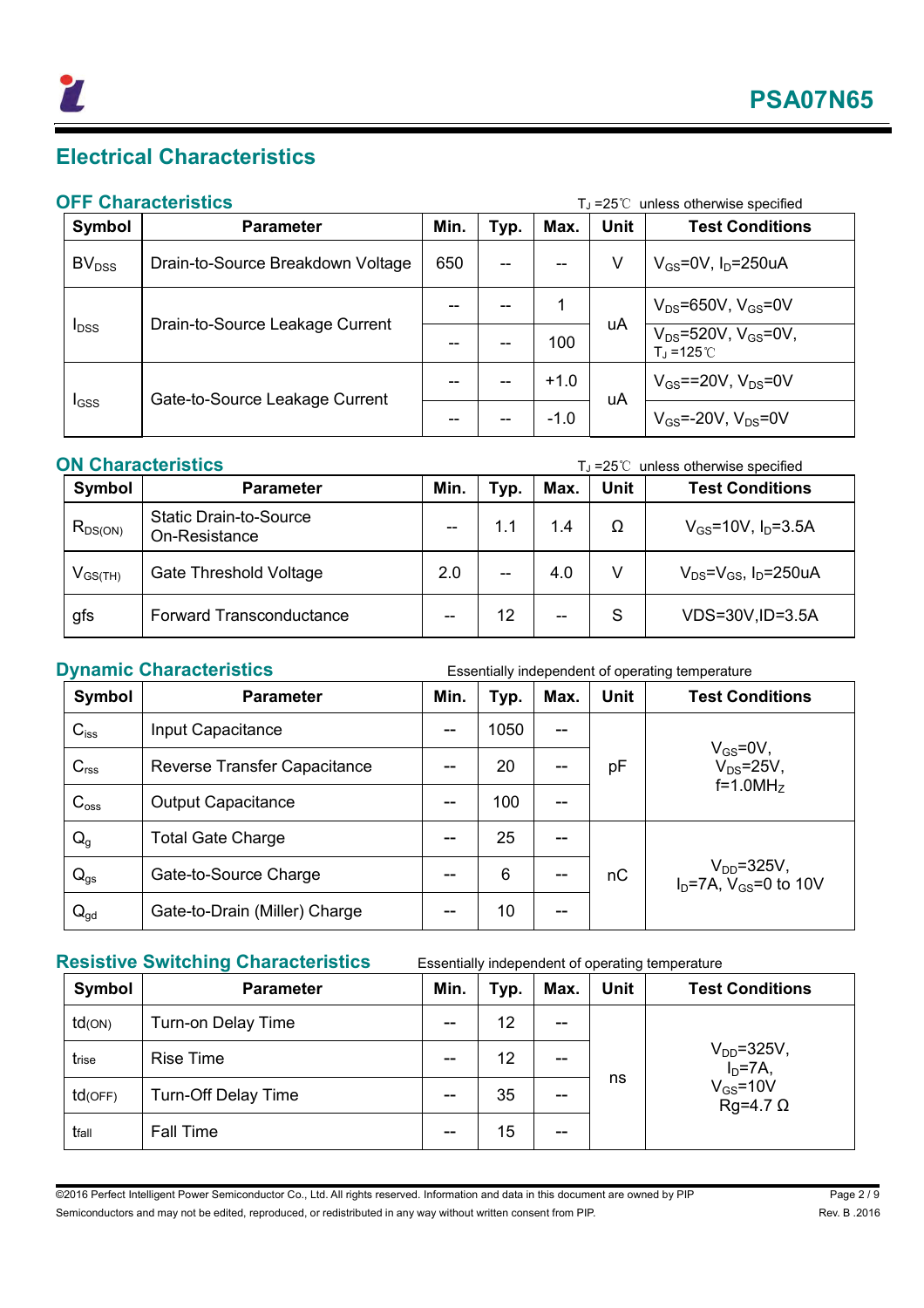

### **Source-Drain Body Diode Characteristics** TJ=25℃ unless otherwise specified

| Symbol                     | <b>Parameter</b>                         | Min | тур. | <b>Max</b> | Unit | <b>Test Conditions</b> |
|----------------------------|------------------------------------------|-----|------|------------|------|------------------------|
| I <sub>SD</sub>            | Continuous Source Current <sup>[2]</sup> | --  | --   | 7.0        |      | Integral pn-diode      |
| <b>I</b> SM                | Pulsed Source Current <sup>[2]</sup>     | --  | --   | 28         | Α    | in MOSFET              |
| $\mathsf{V}_{\textsf{SD}}$ | Diode Forward Voltage                    | --  | $-$  | 1.5        | V    | $IS=7A, VGS=0V$        |
| trr                        | <b>Reverse Recovery Time</b>             | --  | 250  | $-$        | ns   | $V$ GS=0 $V$           |
| Qrr                        | Reverse Recovery Charge                  | --  | 1400 | --         | nC   | IF=7A, di/dt=100A/µs   |

#### **Note:**

- [1] TJ=+25℃ to +150℃
- [2] Pulse width≤380µs; duty cycle≤2%.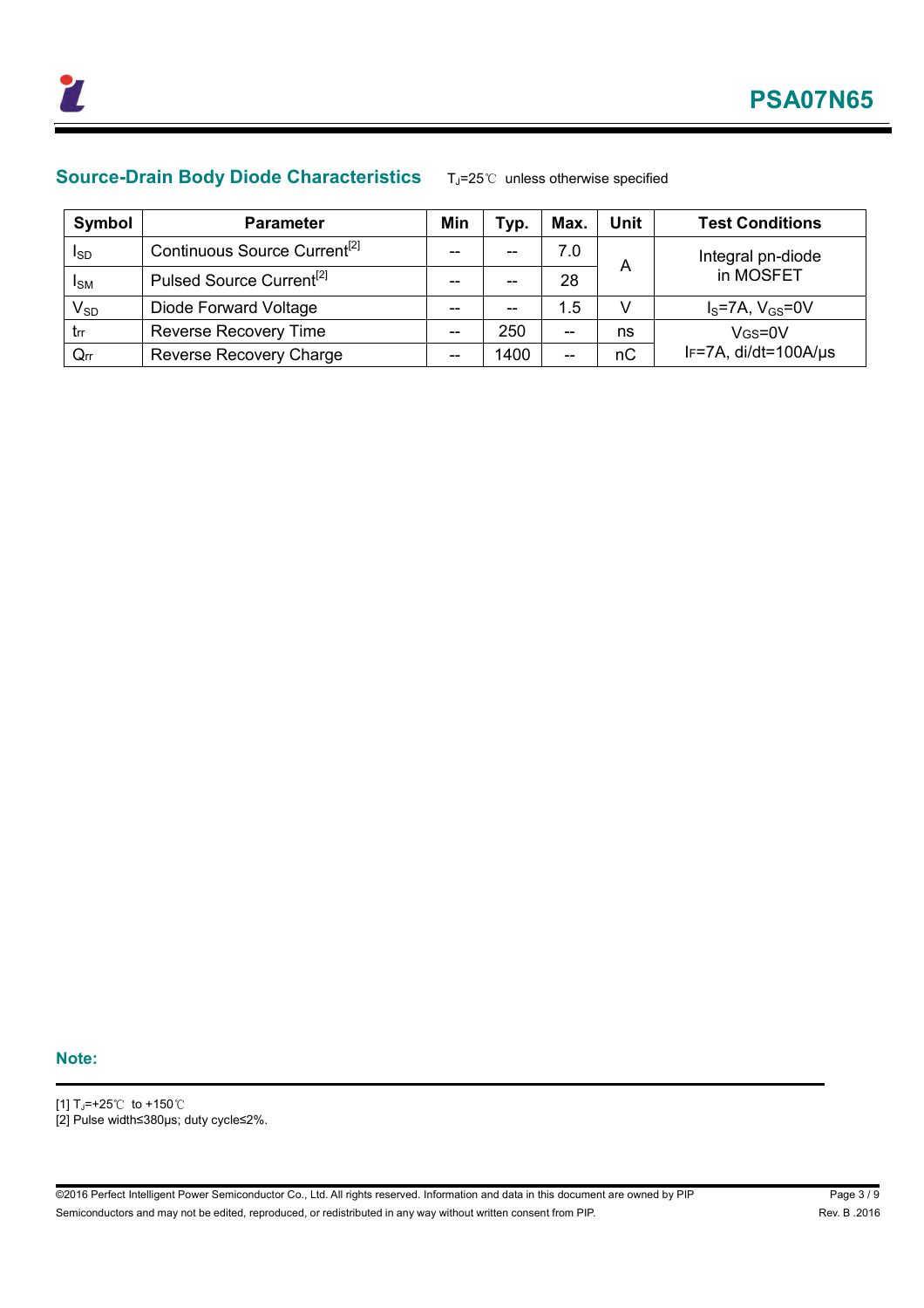

### **Typical Characteristics**



Figure 2. Maximum Power Dissipation vs





Figure 4. Typical Output Characteristics

Figure 3. Maximum Continuous Drain Current vs Case Temperature



Figure 5. **Typical Drain-to-Source ON Resistance** vs Gate Voltage and Drain Current



@2016 Perfect Intelligent Power Semiconductor Co., Ltd. All rights reserved. Information and data in this document are owned by PIP Page 4 / 9 Semiconductors and may not be edited, reproduced, or redistributed in any way without written consent from PIP. The manner of the state of the Rev. B .2016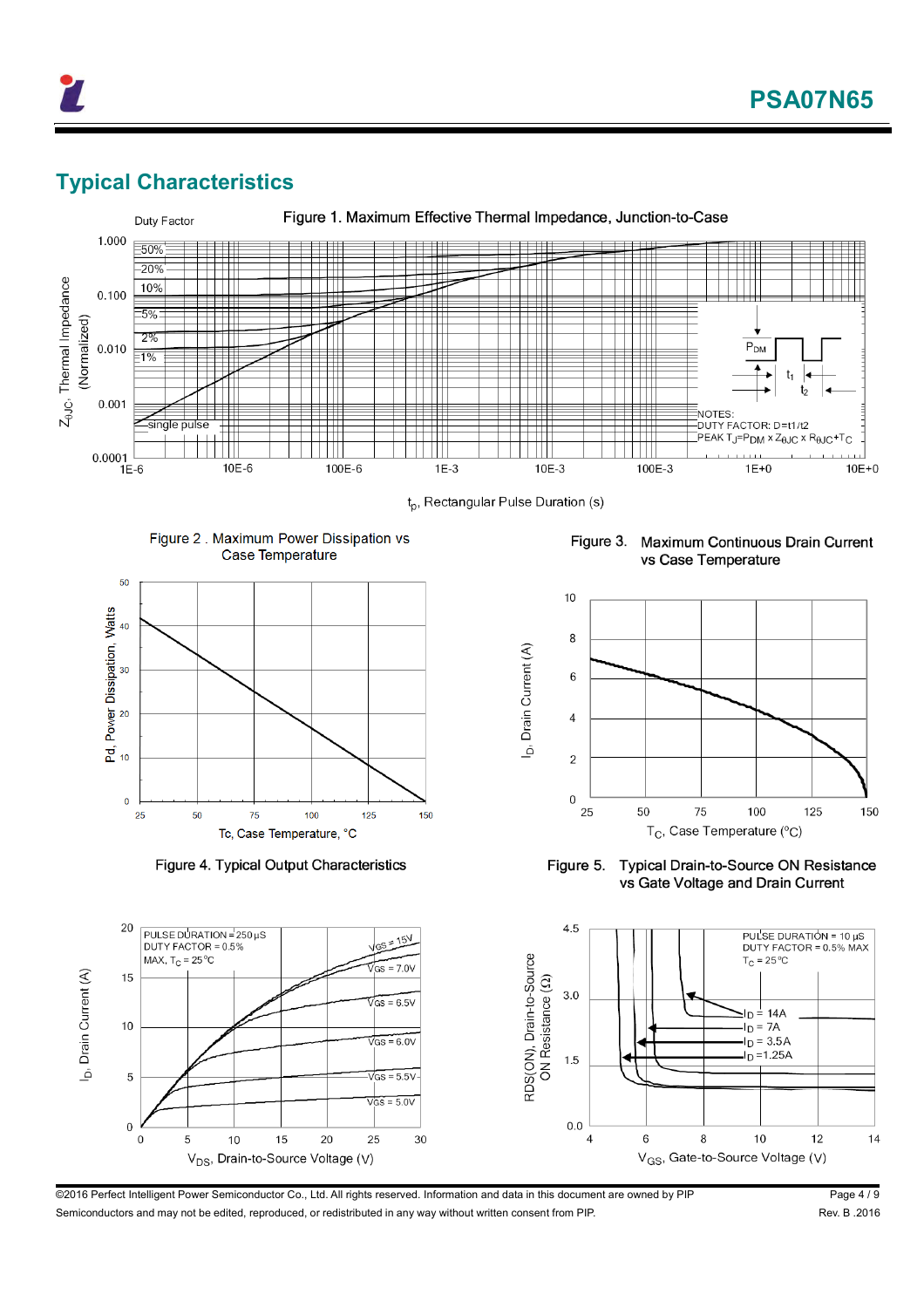### **Typical Characteristics(Cont.)**



I<sub>AS</sub>, Avalanche Current (A)

Figure 6. Maximum Peak Current Capability

#### Figure 7. Typical Transfer Characteristics



V<sub>GS</sub>, Gate-to-Source Voltage (V)

Figure 9. Typical Drain-to-Source ON Resistance vs Drain Current

Unclamped Inductive Figure 8. Switching Capability



Figure 10. Typical Drain-to-Source ON Resistance vs Junction Temperature



©2016 Perfect Intelligent Power Semiconductor Co., Ltd. All rights reserved. Information and data in this document are owned by PIP Page 5 / 9 Semiconductors and may not be edited, reproduced, or redistributed in any way without written consent from PIP. The manner of the state of the state of the state of the state of the state of the state of the state of the s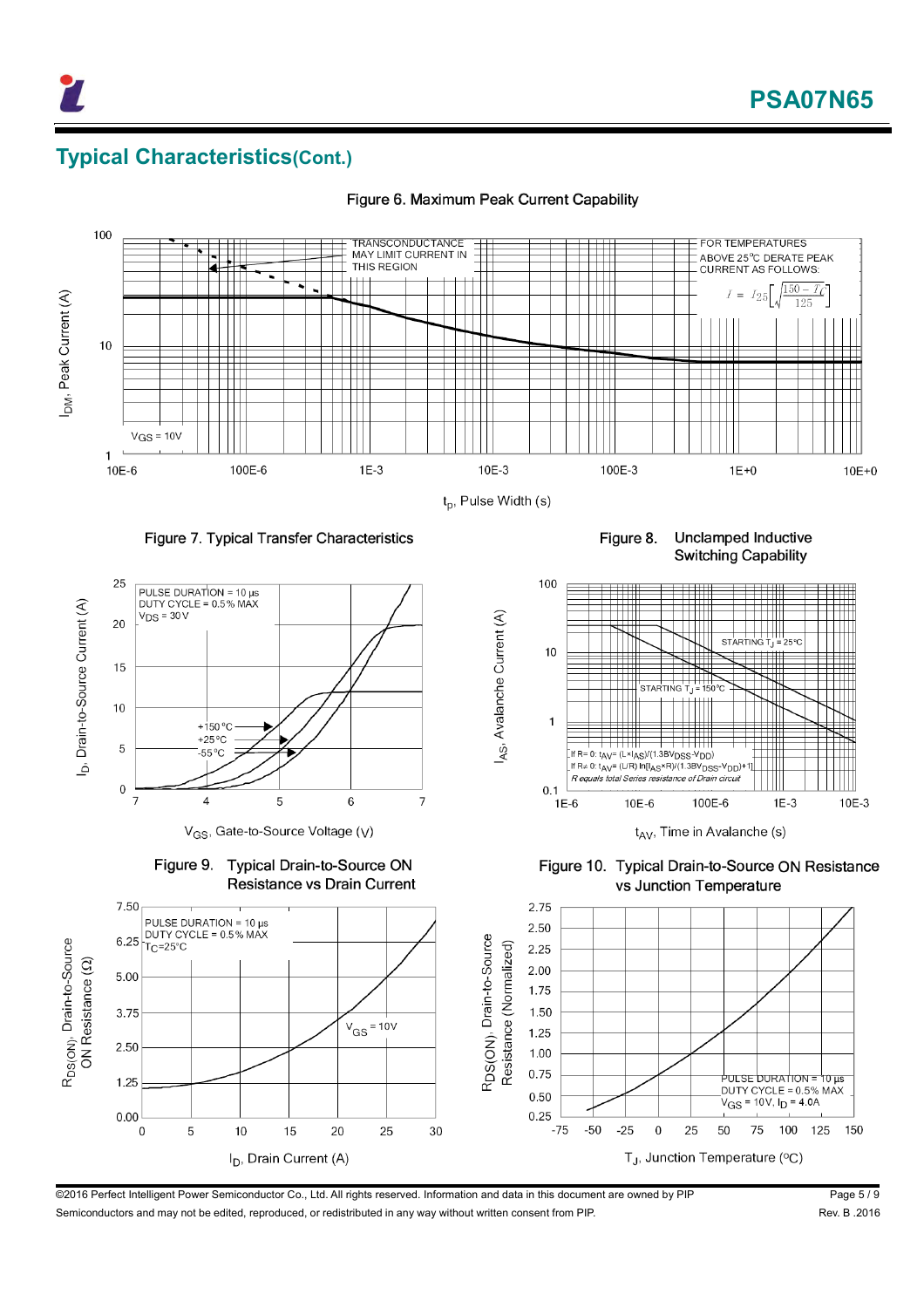

### **Typical Characteristics(Cont.)**



**Maximum Forward Bias Safe** Figure 13. **Operating Area** 



V<sub>DS</sub>, Drain-to-Source Voltage (V)







Figure 14. Typical Capacitance vs Drain-to-Source Voltage



V<sub>DS</sub>, Drain Voltage (V)

Figure 16. **Typical Body Diode Transfer** Characteristics



©2016 Perfect Intelligent Power Semiconductor Co., Ltd. All rights reserved. Information and data in this document are owned by PIP Page 6 / 9 Semiconductors and may not be edited, reproduced, or redistributed in any way without written consent from PIP. The manner of the state of the Rev. B .2016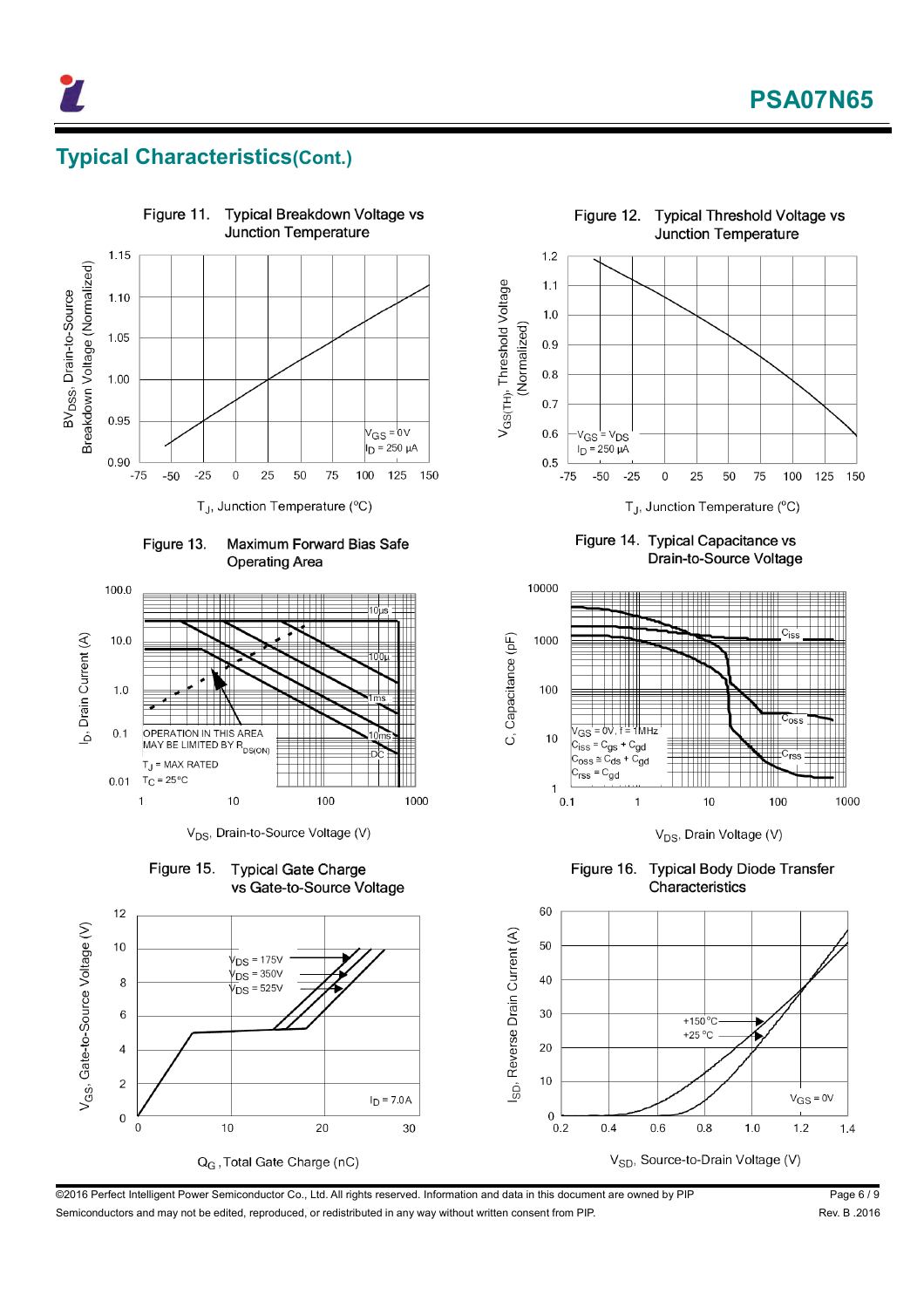

### **Test Circuits and Waveforms**

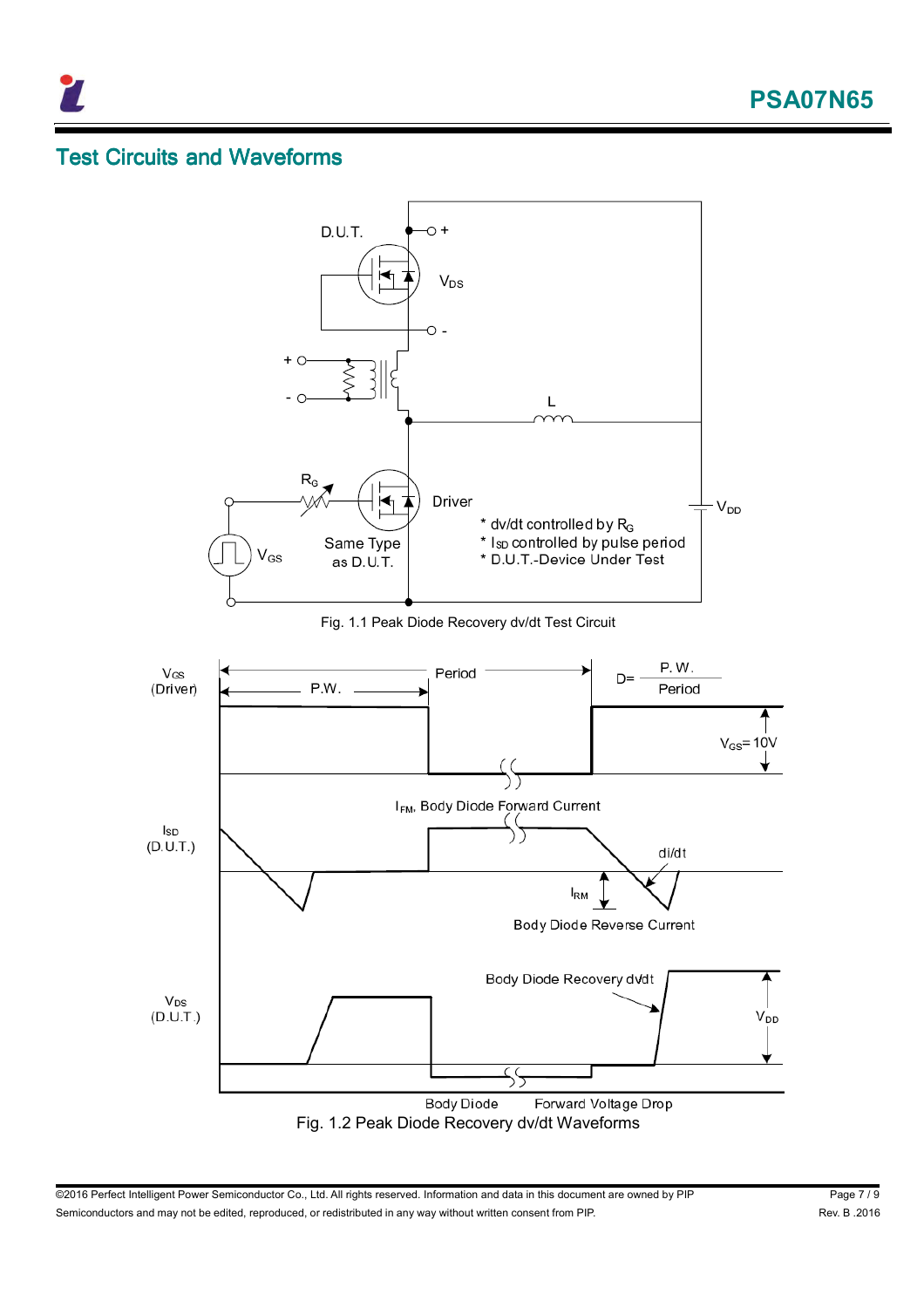### **Test Circuits and Waveforms (Cont.)**



Fig. 2.1 Switching Test Circuit



Fig. 3.1 Gate Charge Test Circuit



Fig. 4.1 Unclamped Inductive Switching Test Circuit



Fig. 2.2 Switching Waveforms



Fig. 3.2 Gate Charge Waveform





@2016 Perfect Intelligent Power Semiconductor Co., Ltd. All rights reserved. Information and data in this document are owned by PIP Page 8 / 9 Semiconductors and may not be edited, reproduced, or redistributed in any way without written consent from PIP. The manner of the state of the Rev. B .2016